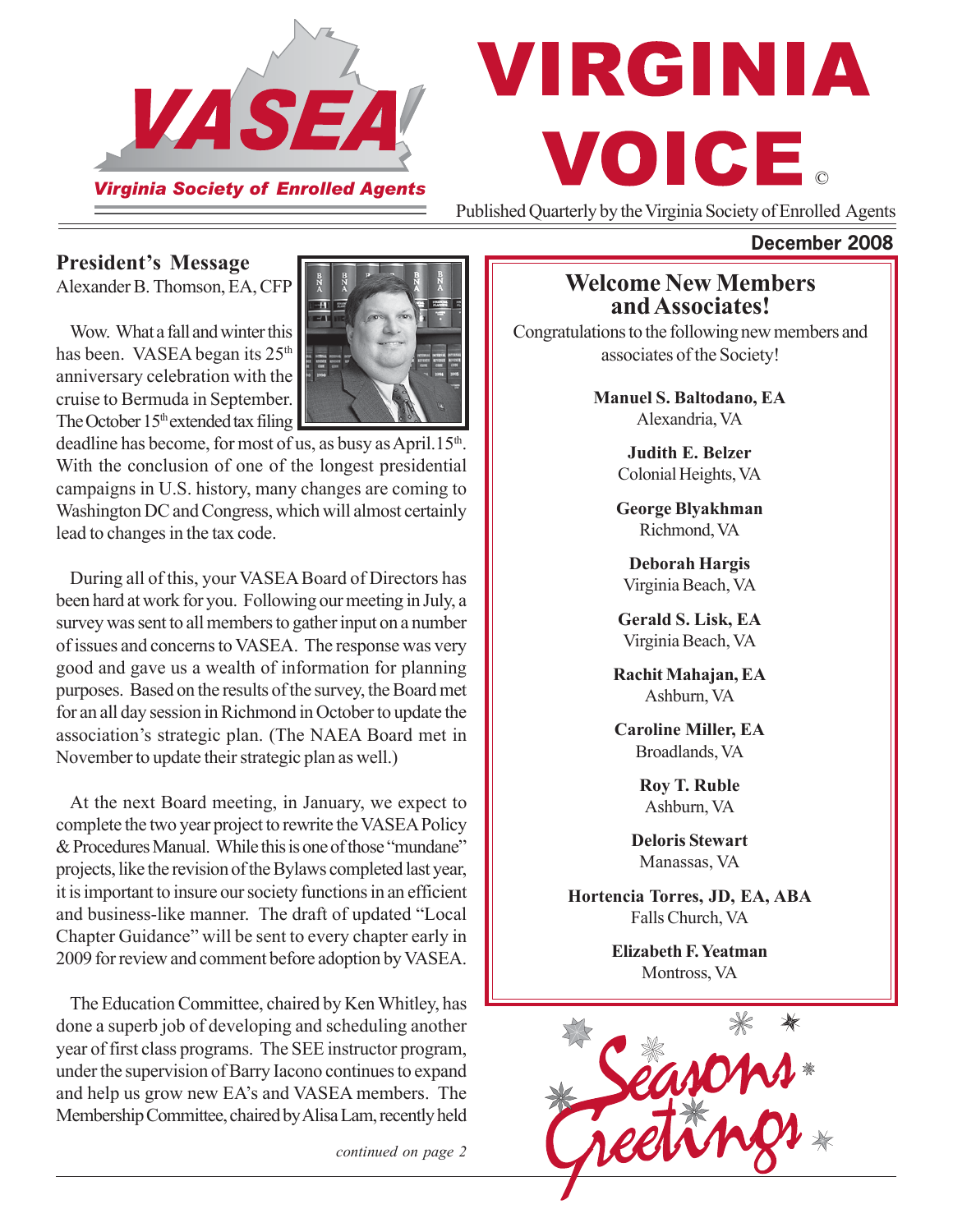## Virginia Voice - December 2008 Page 2

*Presidents Message - continued from page 1*

a conference call with chapter representatives to discuss survey results relating to membership issues and update the new member welcome procedures and package. The Public Relations committee, chaired by Becky Donehew, is working on a number of initiatives (in concert with NAEA) to promote and increase EA visibility.

We are always looking for members who are willing to serve on committees or are interested in running for the Board of Directors. If you would consider participating at the state level, please send me an email or give me a call. The election of new VASEA officers and directors will take place at our Annual Meeting in June.

Winston Macon, former VASEA President, has been nominated to serve as a Director of NAEA. After 27 years with the IRS, he became an EA in1996, and as a member of both the Richmond and Northern Virginia Chapters, has held

numerous offices at both the local and state level. He is extremely well qualified to serve and I encourage you to vote for our fellow VASEA member. The election will take place on-line December 1-15.

The Northern Virginia Chapter has invited you to join them in McLean, Virginia on Saturday, January  $24<sup>th</sup>$  for the  $20<sup>th</sup>$ Annual Tri-State Seminar. If I don't see you at Tri-State, I look forward to seeing you in Fredericksburg in June for the Spring Seminar and gala celebration of our  $25<sup>th</sup>$  year anniversary.

On behalf of my family, I wish you and yours a safe and Happy Holiday, and a prosperous New Year.

Warm regards,

Al

### **Education Committee Update**

#### *by Kenneth W. Whitley, Sr., EA, VASEA Education Committee Chair*

The VASEA Education Committee has been an active committee since VASEA was formed in 1983. Through the years there have been many changes in the committee chair and committee members; yet one thing I make note of is that all of those who have served on the committee have been faithful volunteers who were willing to give of their time and talents to make VASEA a better organization. It would be impossible to list all of those members here but I would like to acknowledge the current committee volunteers: Barry Iacono, EA, CFP, Patricia Inman, EA, Cyndie Jeanguenat, EA, Winston Macon, EA, Thomas Oldis, EA, Heather Greenwell, VASEA Administrator, Al Thomson, EA, CFP, VASEA President and Ken Whitley, EA, Committee Chair. During each year the committee meets about four to five times to do its work of education planning. These dedicated volunteers work faithfully

to plan and implement the education events that VASEA puts on; and yet, as important as these folks are, of utmost importance in the whole scheme of things are the professionals that attend our functions. Without the attendees our education programs would not mean very much. Credit should also be given to the many, many speakers who have come and been a part of the programs.

You can be assured that our committee will continue to work hard to provide you with the best education and sincerely hope that you continue to come to our seminars and help us be the most successful organization. In the meantime please communicate with us if you have suggestions for improving our programs or if you have complaints you want to share with us. We pay attention to what you have to say.

## **Nominating Committee Update**

#### *by Edward P. Griffing, EA, LLC, VASEA Nominating Committee Chair*

Three Director positions are available for election next June 2009 at our Spring Seminar. Two incumbents, Diane Beverly, EA and Steve Rue, EA have agreed to continue to serve an additional two years but another, Charles Spencer has resigned his position. We need to find a replacement for Charles, perhaps most appropriately from the Roanoke area.

Our Society benefits and individuals who contribute their leadership skills also benefit from the recognition and experience gained during service on our Board. Please

contact the Nominating Committee Chair, Edward P. Griffing, EA LLC of Northern Virginia or your local committee member with your offer to serve or any suggestions. Area Nominating Committee members are: Deborah Gladden, EA, Fredericksburg; Nancy Taylor, EA, Hampton Roads; Rebecca Donehew, EA, Roanoke; and Winston Macon, EA, Richmond. We must have a firm slate of candidates by Friday, December  $12<sup>th</sup>$ .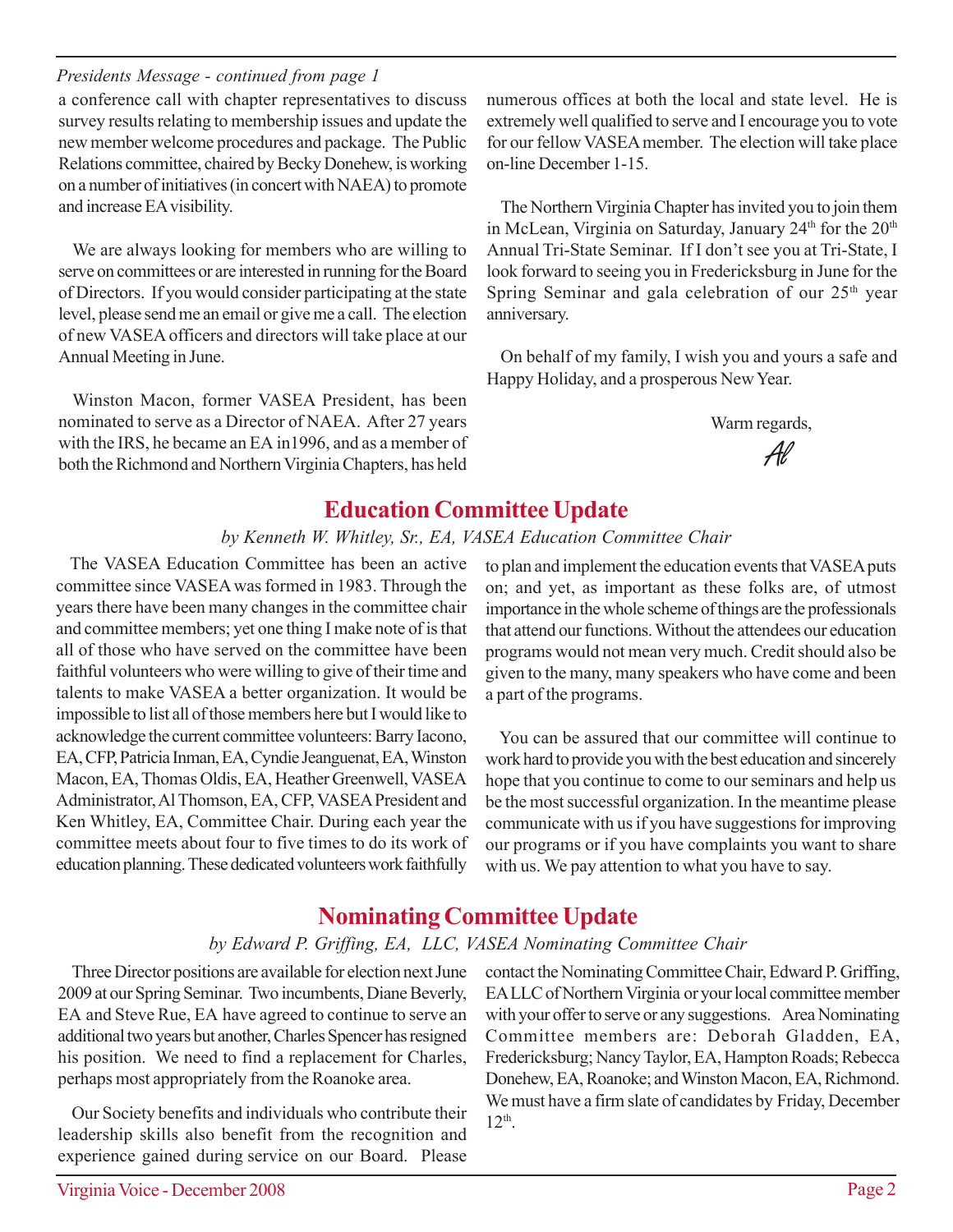## **Northern Virginia Chapter Announces 2009 Tri-State Seminar**

Mark your calendar and save the date. The Northern Virginia Chapter has announced the 20<sup>th</sup> Annual Tri-State Seminar will be held on Saturday, January 24, 2009 in McLean, Virginia. Once again, Paul LaMonaca will serve as the afternoon moderator.

This event brings together state tax representatives from Virginia, DC and Maryland to provide an update on changes in their forms, regulations and tax laws.

The seminar is unique in its focus on state tax matters, and the participation of state tax authorities. Each jurisdiction makes a one hour presentation during the morning. Following lunch, in a workshop setting, a number of typical taxpayer

problems are worked on the 2008 tax forms of VA, MD and DC.

Case book examples examine how a tax situation should be handled in each of the states. The case discussion also addresses how transactions are handled where the taxpayer lives in one jurisdiction and transacts business or receives income from another.

Eight hours of CPE are available for completion of the Tri-State program. Registration forms will be mailed to all VASEA members by the end of November. A \$30 discount off the price of \$180 is available for participants registering before December 20, 2008.

## **NAEA PAC Update**

The NAEA Political Action Committee (PAC) continues to ask for your support and contributions, as it supports incumbent Members of Congress who sit on the tax writing committees. The PAC is run by a steering committee, which applies a stringent set of criteria to determine where contributions to elected officials will most benefit EA's.

During the most recent election cycle, the NAEA PAC made 16 contributions totaling \$29,000, with 14 being reelected. In the previous cycle the PAC assisted six candidates in winning reelection to Congress.

Your support is crucial to the long term mission of NAEA PAC. Even a small contribution can help us reach our 2008- 2009 goal. Because we need to participate in the electoral process every year, we need to replenish our funds on an annual basis. NAEA members who contribute at least \$35 receive a custom lapel pin designating their special status as an NAEA PAC supporter.

For more information, or to contribute, visit www.naea.org or email pac@naea.org.

## **NAEA Election - Remember to VOTE!**

Remember to cast your vote for the 2009-2010 NAEA Board of Directors. The November/December *EA Journal* contains an article from NAEA's Nominating Committee Chair, Diana Thompson, EA, a sample ballot, and bios and goals from each of the nominees and candidates. Members will receive an email from the elections company on December 1, which will provide both information on how to vote and also provide links to the bios and goals of the nominees and candidates. Members will be asked to cast one vote for President-Elect, one vote for Secretary/Treasurer, and five votes for Directors.

VASEA's Immediate Past President, Winston Macon, EA is running for a Director position. During Winston's term as VASEA President, he was instrumental in ensuring a smooth transition from an Executive Director to a management

company to handle the administration of the Society's business. While the Society was in limbo between management, he answered the VASEA phone line himself. Winston also worked diligently to ensure the VASEA Board updated the Society's bylaws to bring them in line with NAEA's bylaws as mandated by NAEA. As President, he was known for reaching out and encouraging input from all Board members. In addition to his service on the VASEA Board of Directors, Winston is currently on the VASEA Education Committee and is an active member of the Richmond Chapter of VASEA.

Whoever you decide to vote for, please be sure to VOTE – it is YOUR Board!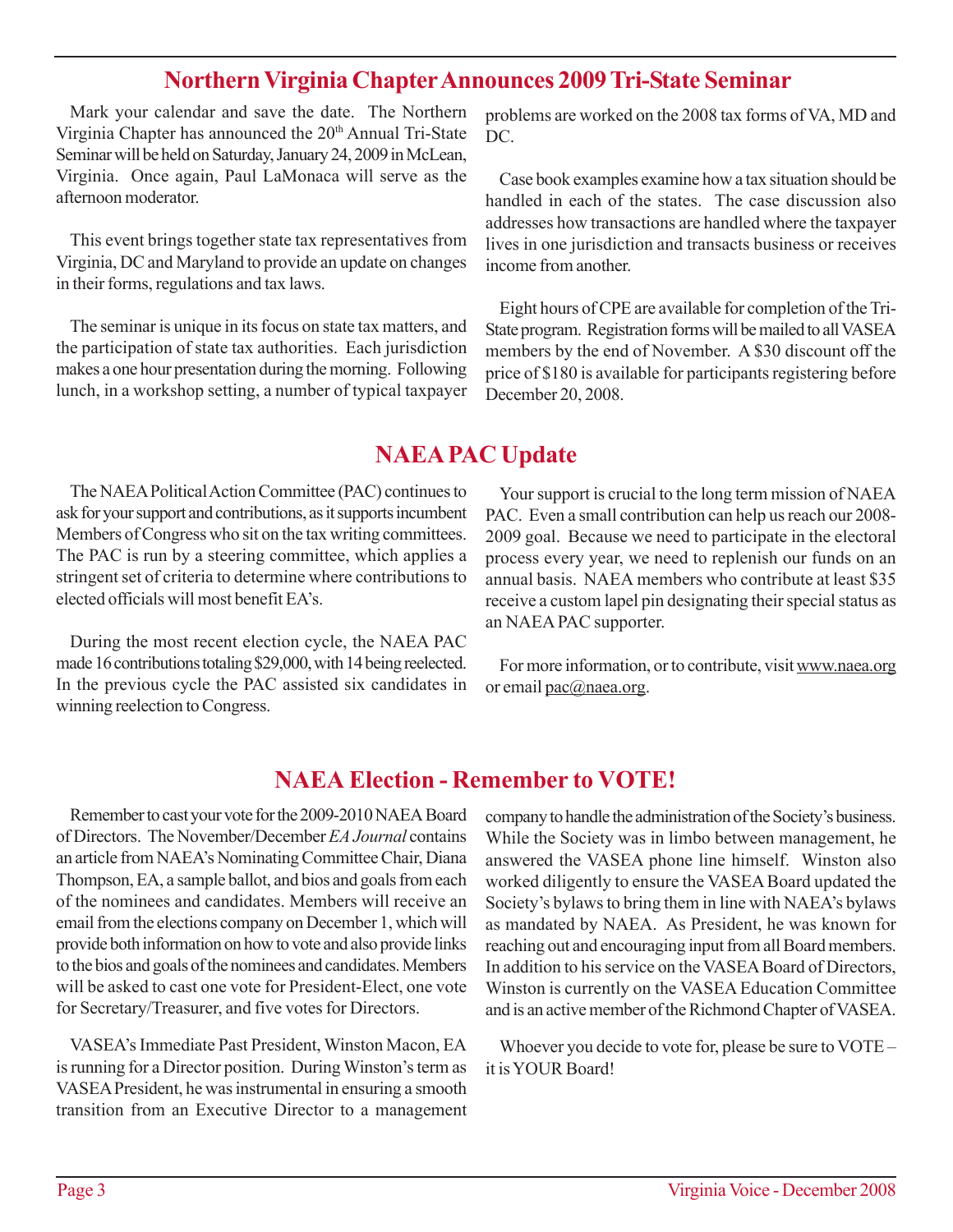## **NAEA Membership Service Spotlight**

## *Are you getting the most out of your NAEA membership? This tax season, take advantage of NAEA's on-line tax research service!*

As an enrolled agent, you've proven your tax expertise. Even with your experience and knowledge, there are times when you want to verify your memory, read the regulation, or just double check your answers. It's part of providing the best service possible for your clients. You may also run into a unique tax situation from time to time that requires extensive investigation.

The National Association of Enrolled Agents now offers an on-line tax research service. Convenient and easy to use, this service answers your questions and offers written tax guidance in conversational language that you can share directly with your clients. Whether your question requires just a simple fact check or poses a complex tax situation, you can trust the research provided by NAEA's tax research service.

#### **How it Works**

There are two parts to this robust service:

**Tax Knowledge Base** – a dynamic online searchable database answering some 3,000 frequently asked questions. Search by topic, keyword or simply browse the most recent questions asked by other tax professionals. **NAEA members get complimentary, unlimited access to the Tax Knowledge Base.**

 **Send Us A Question**– submit your specific question, including any necessary documentation, directly to our tax research experts for personalized case research. **Two levels of service are offered based on the complexity of the question: Standard and Extensive.**

#### **NAEA members and associates**

Standard: \$35 per question Extensive: \$75 per hour (you will receive an estimate to approve before research begins)

#### **Non-members**

Standard: \$50 per question with Tax Knowledge Base subscription; \$100 per question otherwise Extensive: \$100 per hour with Tax Knowledge Base subscription; \$150 per hour otherwise (you will receive an estimate to approve before research begins)

To check out the tax research service, visit NAEA's website at www.naea.org and click on "Tax Research Service" at the top of the page.

## **NAEA Public Awareness Initiative**

*Operation: Close to Home By Martha J. Lockwood, CAE, APR, NAEA Director of Communications*

This whole idea of "Operation: Close To Home" started right after April 15 this year. We were hearing from many of you that, while you were glad we had been able to get national coverage with our EA phone bank on NBC's *The Today Show*, what you really wanted and needed was local coverage right in your hometown. So, we decided to partner with the members of the National Newspaper Association (NNA). The association represents the hometown newspapers that are the "stay around" papers because they carry information every household can use, such as what's on the agenda for the next town council meeting, the menu at the school cafeteria, and if garbage pick-up day has changed. It is also the largest newspaper association.

Just thinking about the millions of households that rely on that quality, reach, and relevance in communities throughout the nation drove home the point to us that this was where we wanted to put our next public awareness effort—right on America's doorstep, in the communities where we live and work. Our message would focus attention on enrolled agents as the tax preparer of choice in the towns and cities and neighborhoods across the country, where day after day, EAs turn the key on the front door of their offices, and open for business, as good citizens and contributors to their communities' well-being.

The idea of NAEA providing a "Tax Time" supplement for the newspapers that they could download from our website proved to be the answer to the criteria. An exclusive-for-the-NNA-members insert promises copy that is distinct, accurate, and free for the newspapers, while presenting timely and

*continued on page 5*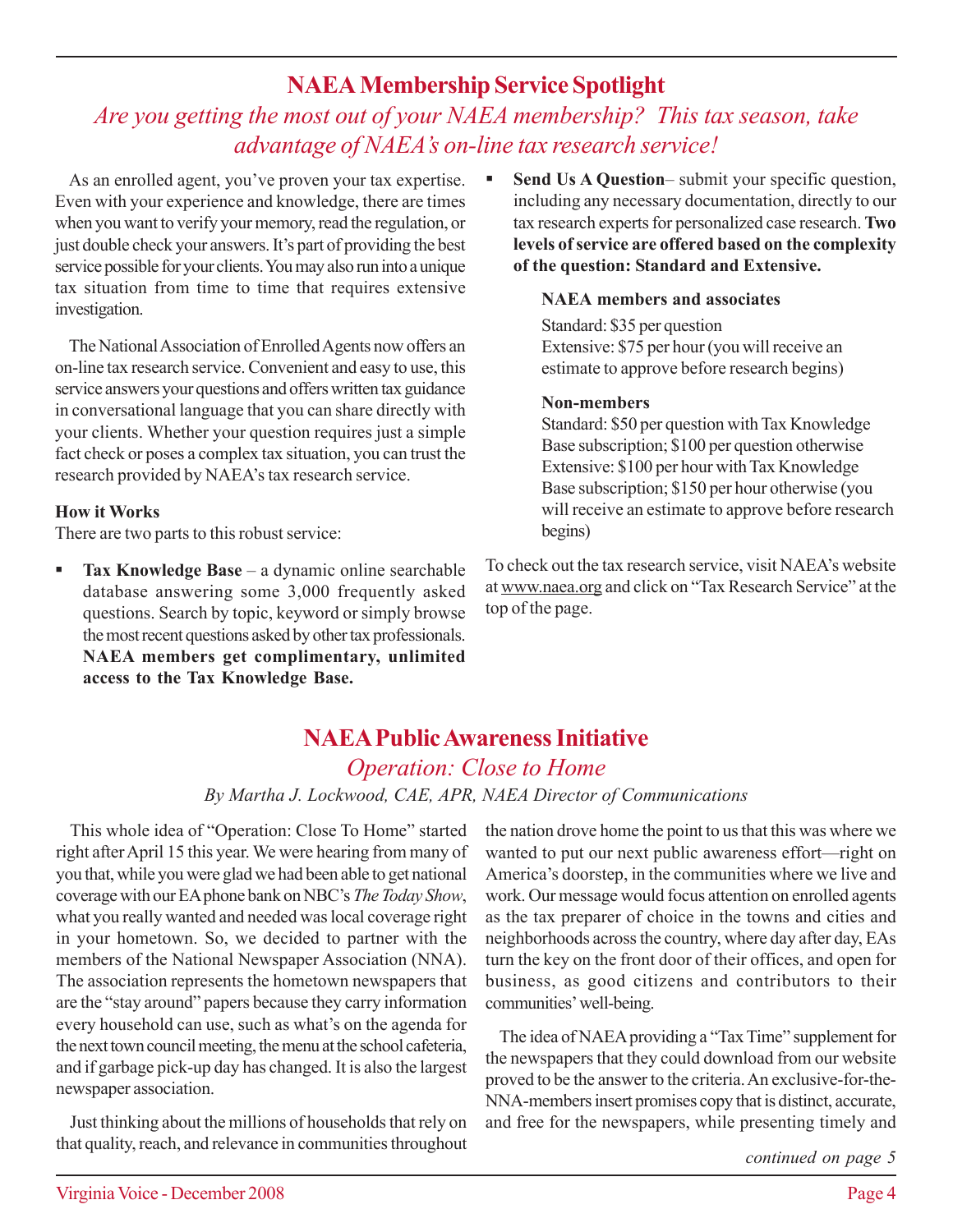#### *Operation Close to Home - continued from page 4*

interesting content for the reader. "Tax Time" content leads with information on changes in the tax law affecting 2008 returns, and follows up with tax tips, and record-retention information—what records to keep and for how long. We found that we had room for a checklist, too, to show people what documents they need to have on hand for their tax preparer to optimize everyone's time. So, now we had content—or we would once we had all the changes in the tax laws. There are even some sections (such as the Top Ten Tax Tips) that can be cut down or done away with altogether if our members want to advertise in this exclusive supplement.

This is how it will work: A newspaper commits to publishing the supplement in the latter part of December or in January. They can download it from our website by agreeing to not alter content. When they agree, they also will contact the NAEA offices, and we will work with them to tell them who the members are in the zip codes they serve so that they can offer our members first choice for advertising. After that, advertising will be open to the community at-large. We are encouraging the newspapers to offer business-card-size advertising space so that it is affordable and so that more people can advertise and the publishers have the potential of increasing their advertising base. Simultaneously, we will contact you to let you know which paper in your area has committed to the download and when they plan to publish. If you want to advertise, you will be given their name and number, just as they will be given yours. Members who wish to not be

contacted by the newspaper can opt out of the program entirely. Watch the E@lert for opt-out instructions.

What can you do to make this a reality in your community?

We all realize that many of the smaller newspapers may not be a member of NNA or they may not have been able to go to the Annual Meeting and Trade Show where NAEA President-Elect Sandra Martin and I manned the NAEA booth. If there's a newspaper in your area, and you believe that they should be carrying the supplement, send an email to me at mlockwood@naea.org. Give me the name of the newspaper, and I will follow up from there. If they are already committed to the program, I will let you know. If not, let's work together to get them to embrace the idea of carrying the supplement, and subsequently your ad.

It is my hope that this will be the start of a wonderful relationship with America's community newspapers with a mutually beneficial outcome. It is a combination of targeted public awareness for NAEA members and NAEA members serving their community newspapers by being the source for close-to-home excellence where matters of tax are concerned.

Without question, this a huge project that depends on each of us doing our part to bring the message of EAs close to home.

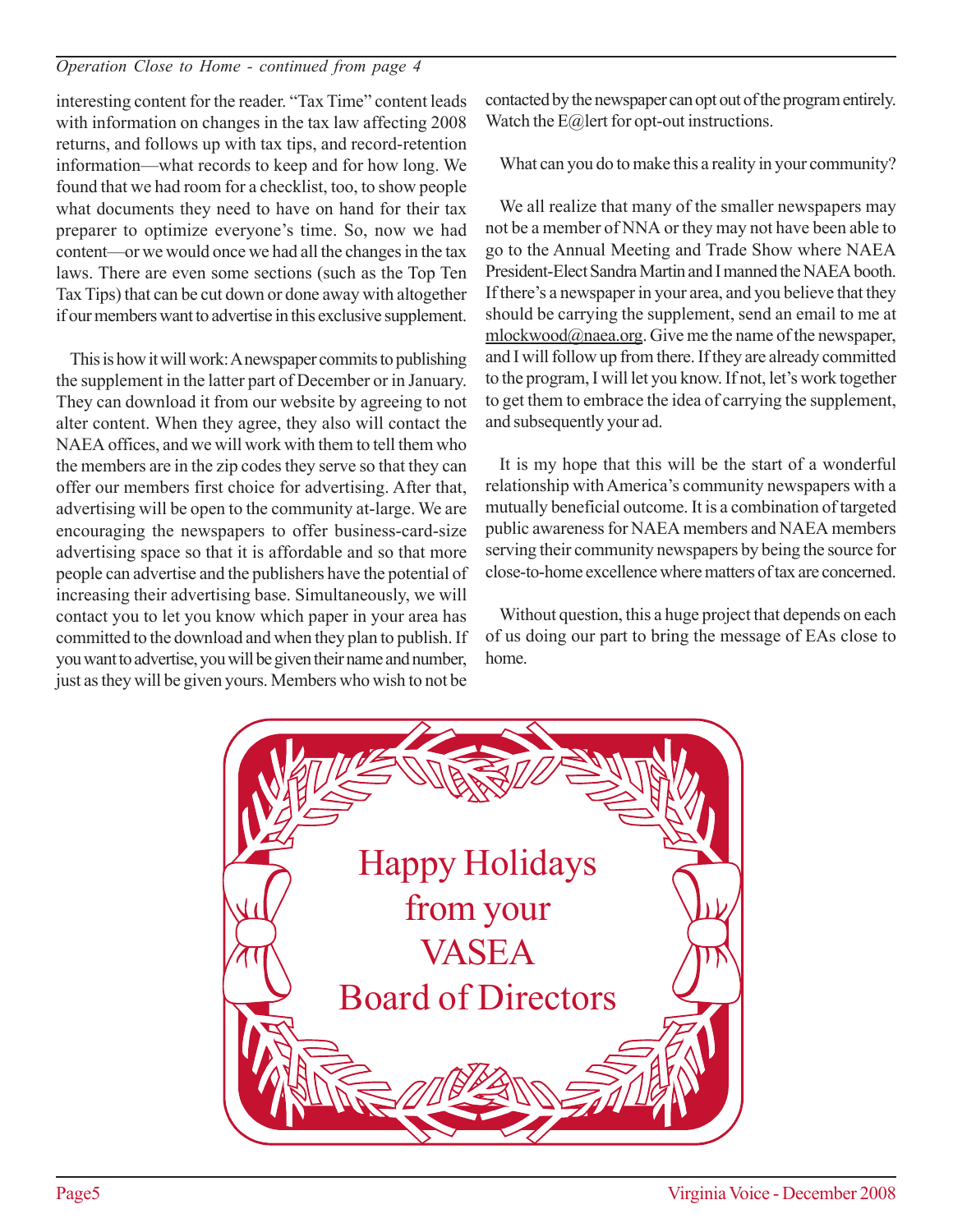

**Happy 25th Anniversary to the Virginia Society of Enrolled Agents!**

We hope you enjoy this special anniversary crossword puzzle designed by Board member Julie Compton, EA.



#### **Down:**

- 1. Number of Charter members
- 2. The 25<sup>th</sup> celebration kickoff was a cruise to
- 3. First abbreviation for our Society
- 4. Annual NVC event
- 6. Current VASEA President
- 8. VASEA's slogan: Enrolled Agents \_\_\_\_\_\_\_ Tax Problems

#### **Across:**

- 3. Name of VASEA's newsletter
- 5. EA of the Year in 2008
- 7. Where the first and most recent annual seminars were held
- 9. VASEA's top priority
- 10. First Executive Director

**HINT:** Names of persons are first names only.

Down: 1-Fifty; 2-Bermuda; 3-VAEA; 4-TriState; 6-Al; 8-EAse Across: 3-Voice; 5-Barbara; 7-Fredericksburg; 9-Education; 10-Bess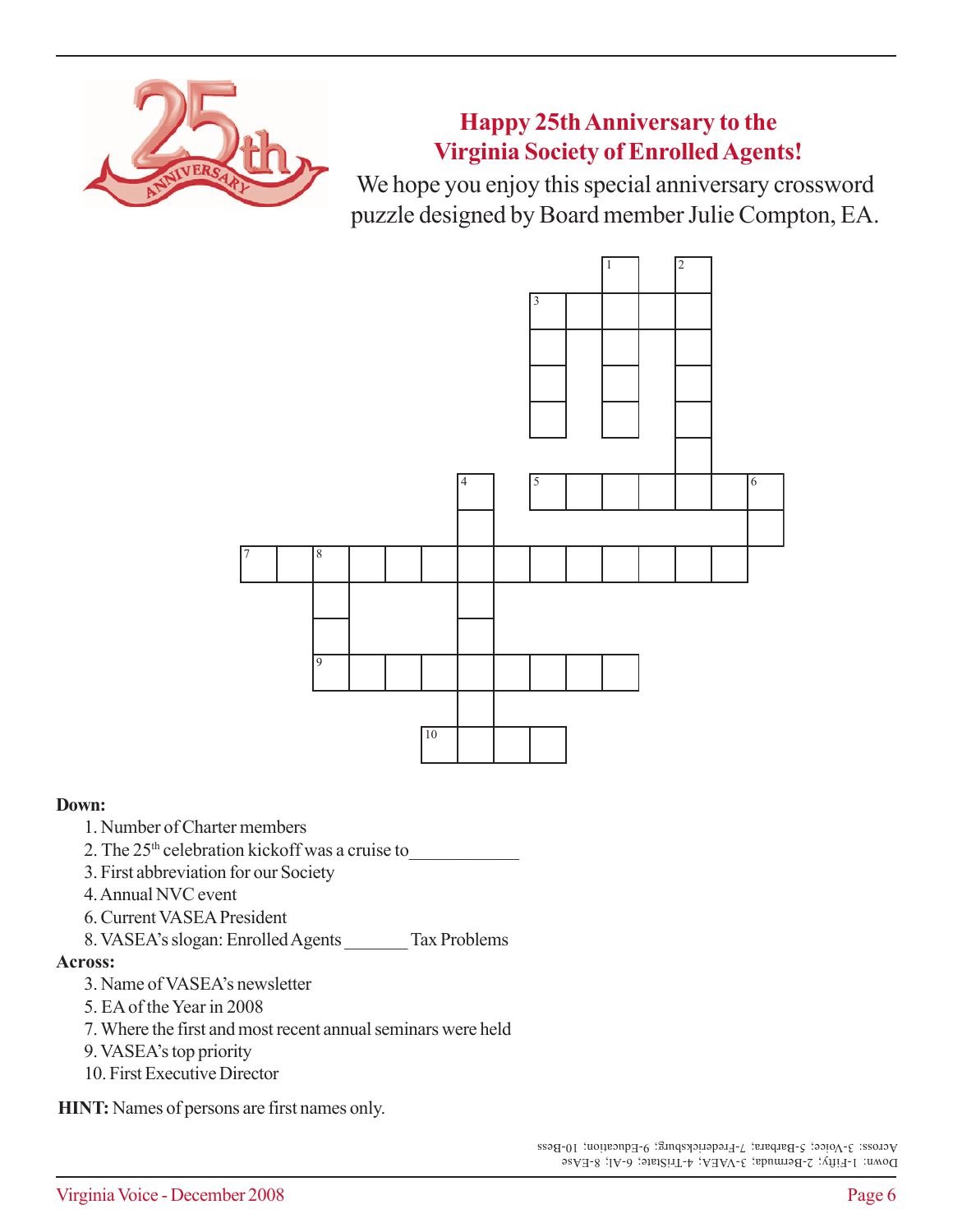## **Virginia Society of Enrolled Agents**

2009 Calendar of Events *Save the dates now!*

For the most current version of the Society calendar, please visit VASEA's website at www.vasea.org or contact the VASEA Administrative Office at (804) 340-5225 or 1-800-344-8732 toll-free.

#### **Saturdays, May 16-October 17, 2009 SEE Intensive Review Course**

This intensive SEE Review Course includes live classroom instruction in combination with online coursework. More information will be forthcoming.

#### **Thursday-Friday, June 4-6, 2009 VASEA 21st Annual Spring Seminar (22 hours CPE)** Fredericksburg Hospitality House, Fredericksburg, Virginia

#### **Wednesday-Thursday, August 5-6, 2009 NCPE Corporation (C&S) and Partnerships (LLCs) Workshop (16 hours CPE)** Crowne Plaza Dulles Airport, Herndon, Virginia

#### **Friday-Sunday, October 23-25, 2009 VASEA Special Enrollment Exam (SEE) Review Course** Crowne Plaza Dulles Airport, Herndon, Virginia

#### **Thursday, October 29, 2009 IRS/VA Department of Taxation Current Tax Issues Seminar (8 hours CPE)** Crowne Plaza Richmond Downtown, Richmond, VA

**Tuesday-Wednesday, November 3-4, 2009 NCPE 1040 Individual Income Tax Workshop (16 hours CPE)** Holiday Inn Tanglewood, Roanoke, Virginia

#### **Wednesday-Thursday, November 11-12, 2009 NCPE 1040 Individual Income Tax Workshop (16 hours CPE)** Holiday Inn Select Norfolk Airport, Norfolk, Virginia

#### **Wednesday-Thursday, November 18-19, 2009 NCPE 1040 Individual Income Tax Workshop (16 hours CPE)** Crowne Plaza Dulles Airport, Herndon, Virginia